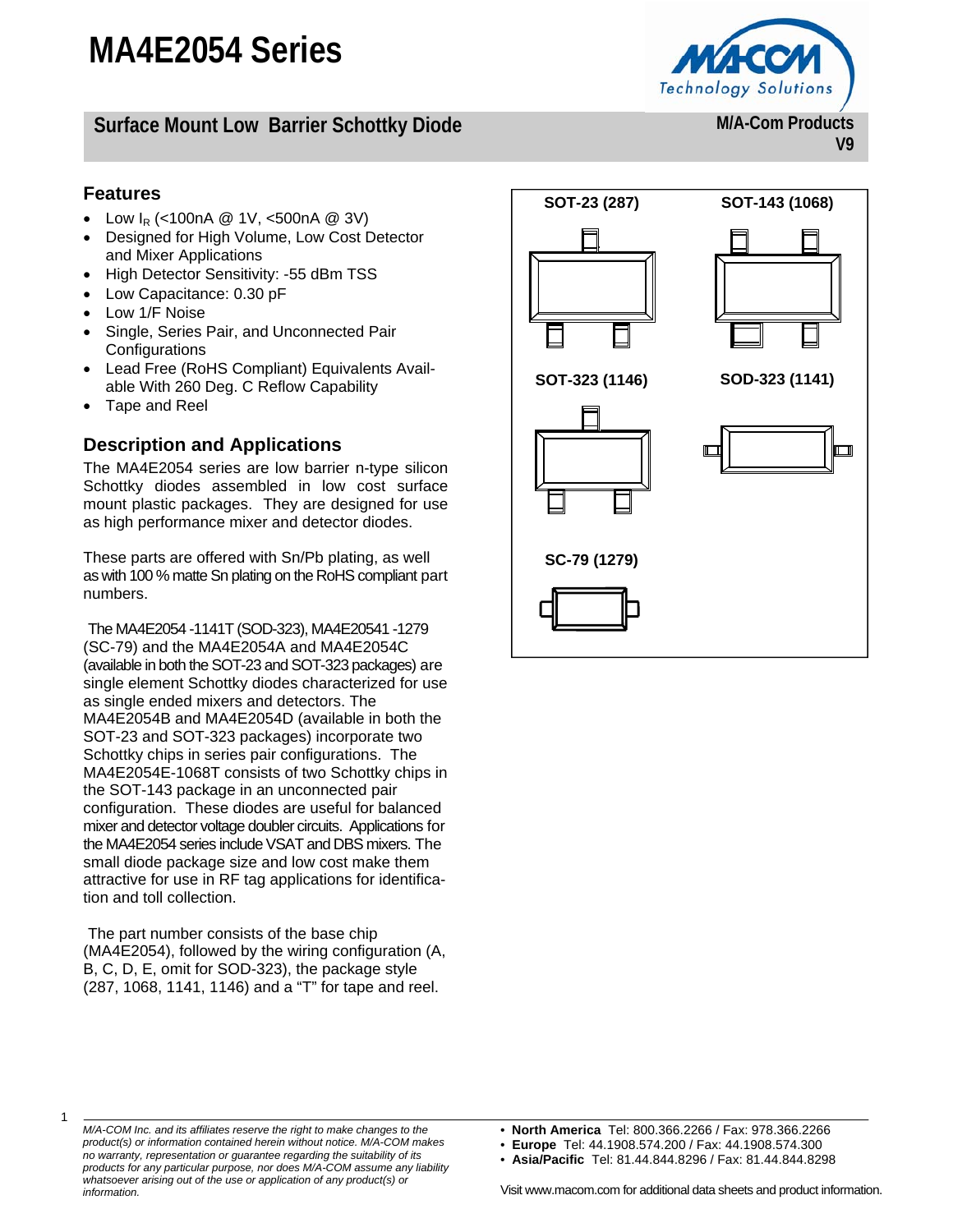**Surface Mount Low Barrier Schottky Diode** 



**M/A-Com Products V9** 

### **Configurations (Topviews)**





**SERIES PAIR MA4E2054B-287T MA4E2054B-1146T** 

**SINGLE MA4E2054A-287T MA4E2054A-1146T** 

**3**



**SINGLE MA4E2054C-287T MA4E2054C-1146T** 

**1 2**

**SERIES PAIR MA4E2054D-287T MA4E2054D-1146T** 





**Single MA4E2054-1141T MA4E20541-1279T** 

**Unconnected Pair MA4E2054E-1068T** 

#### **Spice Model Parameters**

| $IS = 3 \times 10^{-8}$ A         | $M = 0.50$                     |
|-----------------------------------|--------------------------------|
| $RS = 11\Omega$<br>$N = 1.05$     | $EG = 0.69$ eV<br>$BV = 5.0 V$ |
| $TT = 0S$                         | $IRV = 1 \times 10^{-5}$ A     |
| $Cj(0) = 0.13 \times 10^{-12} pF$ |                                |
| Cpar = $0.14 \times 10^{-12}$ pF  |                                |
| $V = 0.40 V$                      |                                |
|                                   |                                |

#### **Standard Part Numbers and RoHS Equivalents**

| <b>Standard Part Number</b> | <b>RoHS Compliant Part Number</b> | <b>Package Style</b> |
|-----------------------------|-----------------------------------|----------------------|
|                             |                                   |                      |
| MA4E2054A-287T              | MA4E2054A1-287T                   | <b>SOT-23</b>        |
| MA4E2054A-1146T             | MA4E2054A1-1146T                  | SOT-323              |
| MA4E2054B-287T              | MA4E2054B1-287T                   | SOT-23               |
| MA4E2054B-1146T             | MA4E2054B1-1146T                  | SOT-323              |
| MA4E2054C-287T              | MA4E2054C1-287T                   | SOT-23               |
| MA4E2054C-1146T             | MADS-002054-1146CT                | SOT-323              |
| MA4E2054D-287T              | MA4E2054D1-287T                   | <b>SOT-23</b>        |
| MA4E2054D-1146T             | MADS-002054-1146DT                | SOT-323              |
| MA4E2054-1141T              | MA4E20541-1141T                   | SOD-323              |
| MA4E2054E-1068T             | MA4E2054E1-1068T                  | SOT-143              |
| N/A                         | MA4E20541-1279T                   | <b>SC-79</b>         |

*M/A-COM Inc. and its affiliates reserve the right to make changes to the product(s) or information contained herein without notice. M/A-COM makes no warranty, representation or guarantee regarding the suitability of its products for any particular purpose, nor does M/A-COM assume any liability whatsoever arising out of the use or application of any product(s) or information.* 

• **North America** Tel: 800.366.2266 / Fax: 978.366.2266

• **Europe** Tel: 44.1908.574.200 / Fax: 44.1908.574.300

• **Asia/Pacific** Tel: 81.44.844.8296 / Fax: 81.44.844.8298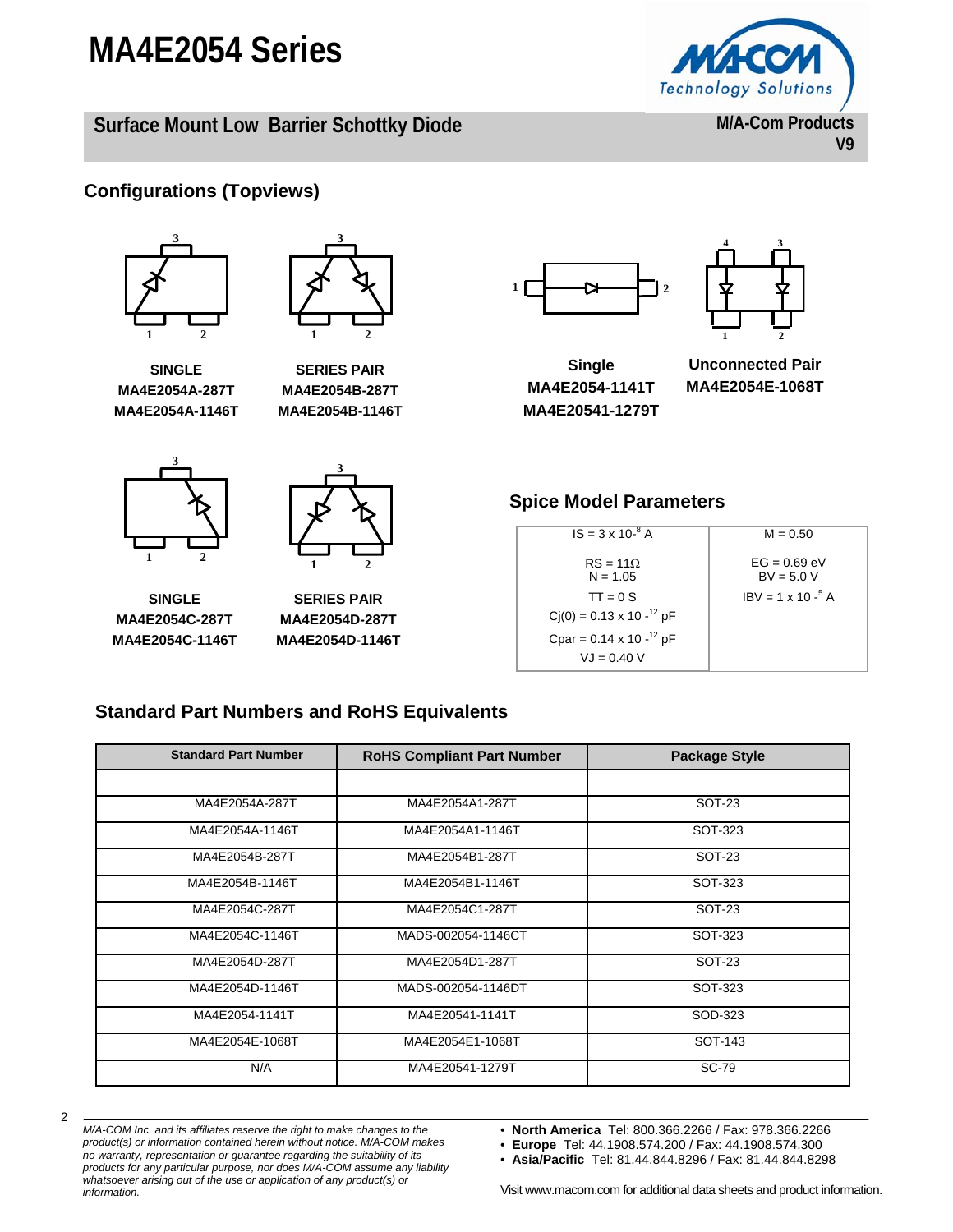## **Surface Mount Low Barrier Schottky Diode**



### **Maximum Ratings**

| <b>Parameter</b>                         | <b>Unit</b> | <b>Maximum Ratings</b> |
|------------------------------------------|-------------|------------------------|
| <b>Operating Temperature</b>             | °C          | $-65$ to $+125$        |
| Storage Temperature                      | °C          | $-65$ to $+125$        |
| Incident RF Power (CW)                   | mW          | $75*$                  |
| Reverse Voltage @ 25 °C                  | v           | 3                      |
| <b>Forward Current</b>                   | mA          | 20                     |
| Soldering Temperature (Standard Part #)  | °C          | $+235$ for 5 sec.      |
| Soldering Temperature (Lead Free Part #) | °C          | $+260$ for 5 sec.      |

\* At 125 °C case temperature. Derate linearly to zero watts at 125 °C case temperature.

### **Electrical Specifications @ +25 °C**

| <b>Parameter</b>                        | <b>Condition</b>           | Symbol         | <b>Specification</b>       |
|-----------------------------------------|----------------------------|----------------|----------------------------|
| <b>Breakdown Voltage</b>                | $I_R = 10 \mu A$           | $V_{B}$        | 3.0 V min.                 |
| Reverse Leakage Current                 | $V_R = 1 V$                | $I_R$          | 100 nA max.                |
| Reverse Leakage Current                 | $V_R = 3 V$                | $I_R$          | 500 nA max.                |
| <b>Total Capacitance</b>                | $V_R = 0 V$<br>$f = 1$ MHz | $C_{\text{T}}$ | 0.30 pF max.               |
| Dynamic Resistance <sup>2</sup>         | $I_F = 10$ mA              | $R_{D}$        | 17 Ohms max.               |
| <b>Forward Voltage</b>                  | $I_F = 1$ mA               | $V_F$          | 250 mV min.<br>350 mV min. |
| Forward Voltage Difference <sup>1</sup> | $I_F = 1$ mA               | $V_F$          | $20 \text{ mV}$ max.       |

1. Applies to MA4E2054B, MA4E2054D and MA4E2054E configurations. 2.  $R_D = R_S + R_J$  where  $R_J =$ 

 $\frac{26}{I_F}$  (in mA)

#### **Typical RF Performance @ +25 °C in Chip Form, Mounted on a Microstrip Fixture**

| <b>Parameter</b>                                     | <b>Conditions</b>                                    | <b>Typical Value</b> |
|------------------------------------------------------|------------------------------------------------------|----------------------|
| Mixer Noise Figure <sup>1</sup>                      | $f = 9.375$ GHz<br>$LO = 0$ dBm                      | 5.7 dB (SSB)         |
| IF Impedance                                         | $I_F = 30$ MHz                                       | 200 ohms             |
| <b>Tangential Signal</b><br>Sensitivity <sup>2</sup> | $I_F = 20$ mA<br>$BW = 2 MHz$<br>Video $NF = 1.5$ dB | $-55$ dBm            |
| Detector Output, Voltage at -30 dBm <sup>2</sup>     | $R1 = 100K Ohms$<br>$I_F = 20 \mu A$                 | $20 \text{ mV}$      |
| Detector Output, Voltage at -30 dBm <sup>2</sup>     | $R1 = 1M Ohm$                                        | $20 \text{ mV}$      |

1. Fixture tuned to 9.375 GHz.

3

2. Fixture tuned to 2.5 GHz. See figures on page 3 for untuned fixture performance.

- **North America** Tel: 800.366.2266 / Fax: 978.366.2266
- **Europe** Tel: 44.1908.574.200 / Fax: 44.1908.574.300
- **Asia/Pacific** Tel: 81.44.844.8296 / Fax: 81.44.844.8298

*M/A-COM Inc. and its affiliates reserve the right to make changes to the product(s) or information contained herein without notice. M/A-COM makes no warranty, representation or guarantee regarding the suitability of its products for any particular purpose, nor does M/A-COM assume any liability whatsoever arising out of the use or application of any product(s) or information.*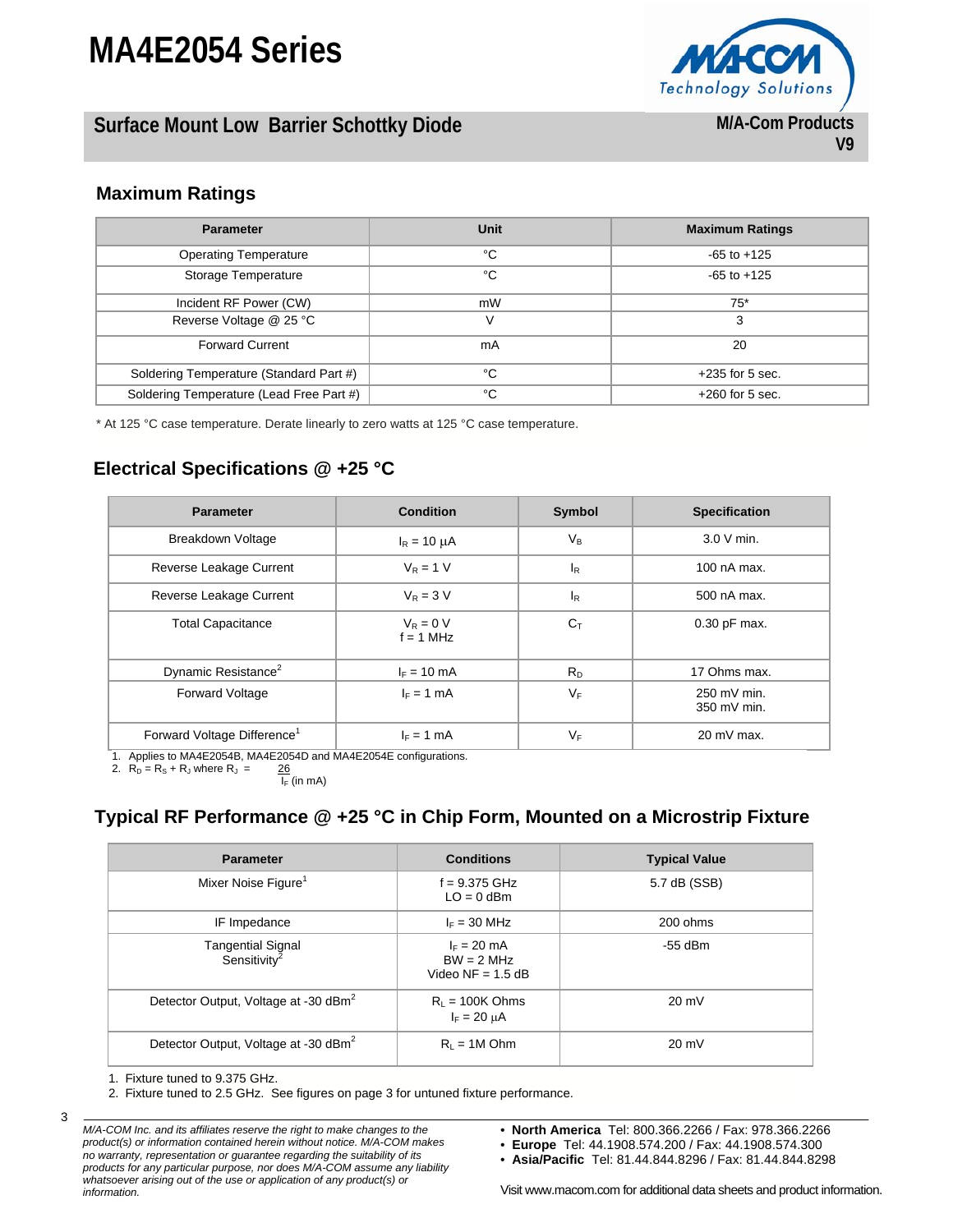**Surface Mount Low Barrier Schottky Diode** 

**V9** 

#### **Circuit Models**





LBW = 0.08nH, Lg = 0.36nh, L1 = 0.31nH, M = 0.12nH, C1 = 0.01pF, Cp1 = 0.05pF, CP2 = 0.10pF, Cp3 = 0.05pF, Cp4 = 0.03pF

4



**SOT-323 SOD-323** 



*M/A-COM Inc. and its affiliates reserve the right to make changes to the product(s) or information contained herein without notice. M/A-COM makes no warranty, representation or guarantee regarding the suitability of its products for any particular purpose, nor does M/A-COM assume any liability whatsoever arising out of the use or application of any product(s) or information.* 

- **North America** Tel: 800.366.2266 / Fax: 978.366.2266
- **Europe** Tel: 44.1908.574.200 / Fax: 44.1908.574.300
- **Asia/Pacific** Tel: 81.44.844.8296 / Fax: 81.44.844.8298

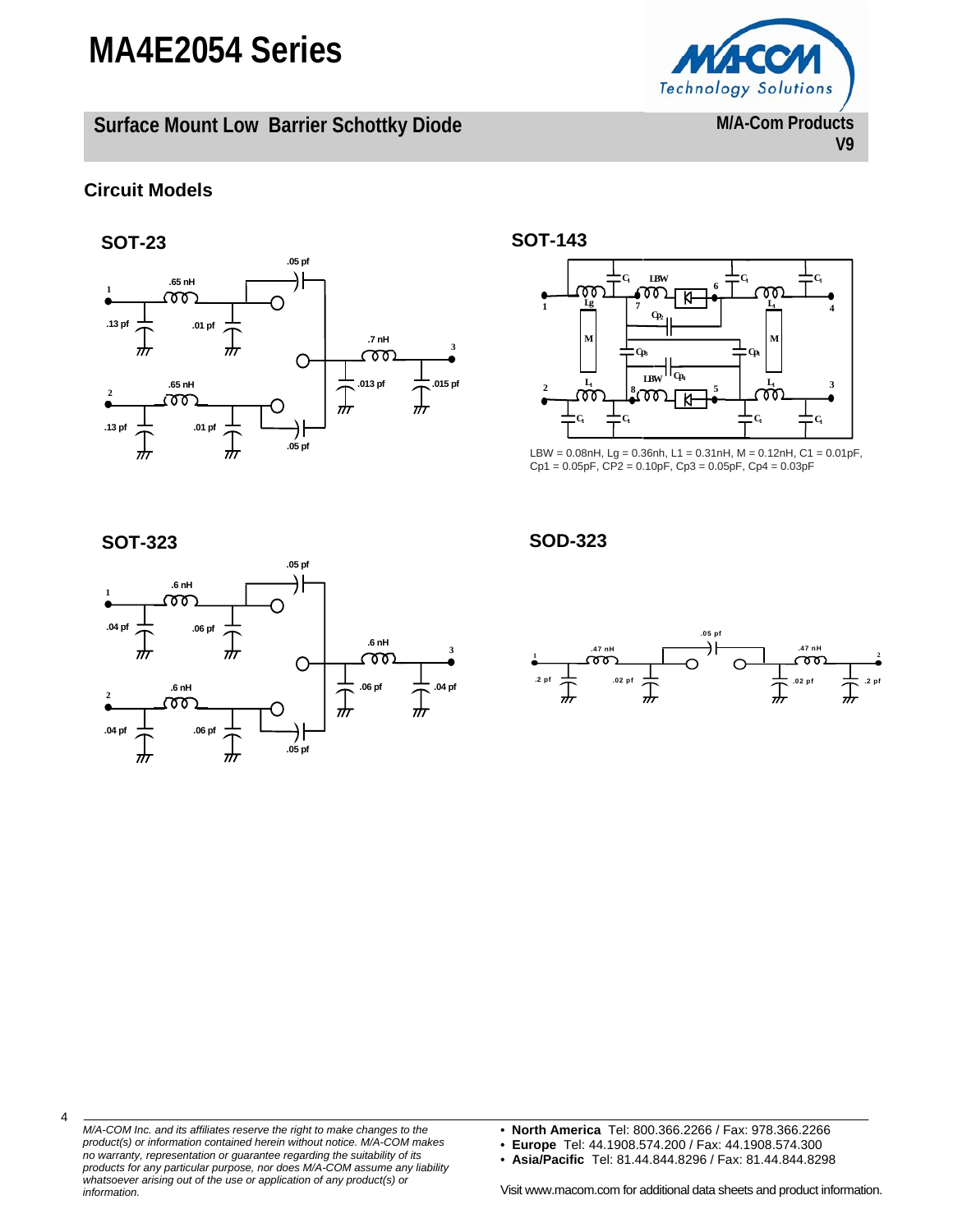**Surface Mount Low Barrier Schottky Diode** 



#### **Typical Performance Curves @ 25°C in Chip Form, Mounted on a Microstrip Fixture**

*Detector Output Voltage vs Frequency and Load Resistance at -30 dBm. Diode Forward Biased at 20*μ*A. Untuned Fixture (50*Ω*)* 



*Detector Output Voltage vs Input Power and Load Resistance. Diode Forward Biased at 20*μ*A. Untuned Fixture at 9.375 GHz.* 



*Detector Output Voltage vs Frequency and Load Resistance at -30 dBm. Diode at Zero Bias. Untuned Fixture.* 



5

*M/A-COM Inc. and its affiliates reserve the right to make changes to the product(s) or information contained herein without notice. M/A-COM makes no warranty, representation or guarantee regarding the suitability of its products for any particular purpose, nor does M/A-COM assume any liability whatsoever arising out of the use or application of any product(s) or information.* 

*Forward Current vs Forward Voltage and Temperature* 



*Detector Output Voltage vs Input Power and Load Resistance. Diode at Zero Bias. Untuned Fixture at 9.375 GHz (50*Ω*)* 



*Tuned Fixture Noise Figure vs Lo Power at 9.375 GHz* 



• **North America** Tel: 800.366.2266 / Fax: 978.366.2266

• **Europe** Tel: 44.1908.574.200 / Fax: 44.1908.574.300

• **Asia/Pacific** Tel: 81.44.844.8296 / Fax: 81.44.844.8298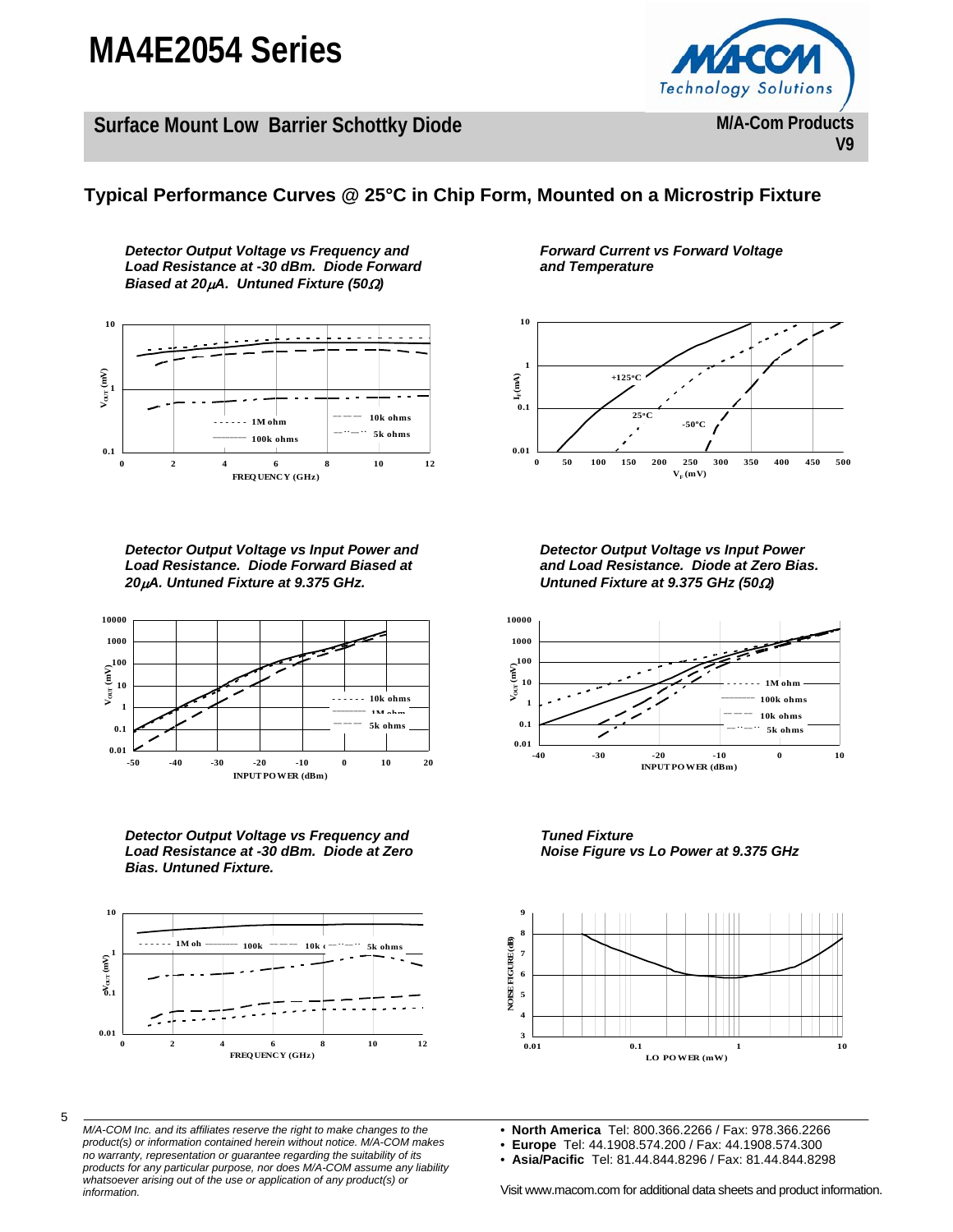

## **Surface Mount Low Barrier Schottky Diode**

## **Typical Scattering Parameters (S11)**

**MA4E2054A Chip Form, Mounted on a Microstrip Fixture (no DC bias)** 

| Freq.      | $-30$ dBm  |              |            | $-3$ dBm     | 0 dBm      |              |            | 3 dBm        |
|------------|------------|--------------|------------|--------------|------------|--------------|------------|--------------|
| <b>GHz</b> | <b>MAG</b> | <b>PHASE</b> | <b>MAG</b> | <b>PHASE</b> | <b>MAG</b> | <b>PHASE</b> | <b>MAG</b> | <b>PHASE</b> |
| 0.50       | 0.993      | $-7.6$       | 0.812      | $-7.0$       | 0.597      | $-4.6$       | 0.387      | $-0.9$       |
| 1.00       | 0.994      | $-15.1$      | 0.843      | $-14.7$      | 0.632      | $-13.9$      | 0.411      | $-11.3$      |
| 1.50       | 0.993      | $-21.4$      | 0.807      | $-21.7$      | 0.596      | $-22.3$      | 0.386      | $-22.4$      |
| 2.00       | 0.997      | $-27.1$      | 0.791      | $-26.0$      | 0.580      | $-23.1$      | 0.383      | $-16.4$      |
| 2.50       | 0.994      | $-33.2$      | 0.795      | $-31.5$      | 0.579      | $-27.6$      | 0.378      | $-18.5$      |
| 3.00       | 0.994      | $-41.3$      | 0.755      | $-42.7$      | 0.548      | $-45.2$      | 0.342      | $-48.6$      |
| 3.50       | 0.992      | $-48.6$      | 0.727      | $-52.2$      | 0.524      | $-55.8$      | 0.318      | $-60.8$      |
| 4.00       | 0.997      | $-56.5$      | 0.713      | $-58.9$      | 0.502      | $-59.5$      | 0.296      | $-56.3$      |
| 4.50       | 0.987      | $-66.4$      | 0.696      | $-67.1$      | 0.464      | $-67.7$      | 0.235      | $-62.6$      |
| 5.00       | 0.971      | $-74.7$      | 0.634      | $-79.8$      | 0.386      | $-86.2$      | 0.167      | $-94.9$      |
| 5.50       | 0.965      | $-83.1$      | 0.614      | $-88.6$      | 0.354      | $-91.4$      | 0.131      | $-98.7$      |
| 6.00       | 0.980      | $-96.0$      | 0.547      | $-103.5$     | 0.292      | $-107.0$     | 0.072      | $-117.2$     |
| 6.50       | 0.974      | $-110.3$     | 0.514      | $-120.1$     | 0.248      | $-129.5$     | 0.041      | 163.9        |
| 7.00       | 0.941      | $-123.7$     | 0.450      | $-137.4$     | 0.235      | $-150.8$     | 0.070      | 145.2        |
| 7.50       | 0.957      | $-138.9$     | 0.430      | $-158.1$     | 0.247      | 178.0        | 0.152      | 120.6        |
| 8.00       | 0.969      | $-155.6$     | 0.404      | $-178.8$     | 0.260      | 150.1        | 0.218      | 102.5        |
| 8.50       | 0.933      | $-171.5$     | 0.405      | 162.2        | 0.294      | 129.9        | 0.278      | 92.0         |
| 9.00       | 0.932      | 170.9        | 0.391      | 143.1        | 0.310      | 110.8        | 0.344      | 84.4         |
| 9.50       | 0.943      | 152.8        | 0.410      | 128.2        | 0.318      | 97.9         | 0.343      | 68.7         |
| 10.00      | 0.931      | 132.2        | 0.504      | 108.9        | 0.394      | 83.3         | 0.399      | 56.9         |

*M/A-COM Inc. and its affiliates reserve the right to make changes to the product(s) or information contained herein without notice. M/A-COM makes no warranty, representation or guarantee regarding the suitability of its products for any particular purpose, nor does M/A-COM assume any liability whatsoever arising out of the use or application of any product(s) or information.* 

• **North America** Tel: 800.366.2266 / Fax: 978.366.2266

• **Europe** Tel: 44.1908.574.200 / Fax: 44.1908.574.300

• **Asia/Pacific** Tel: 81.44.844.8296 / Fax: 81.44.844.8298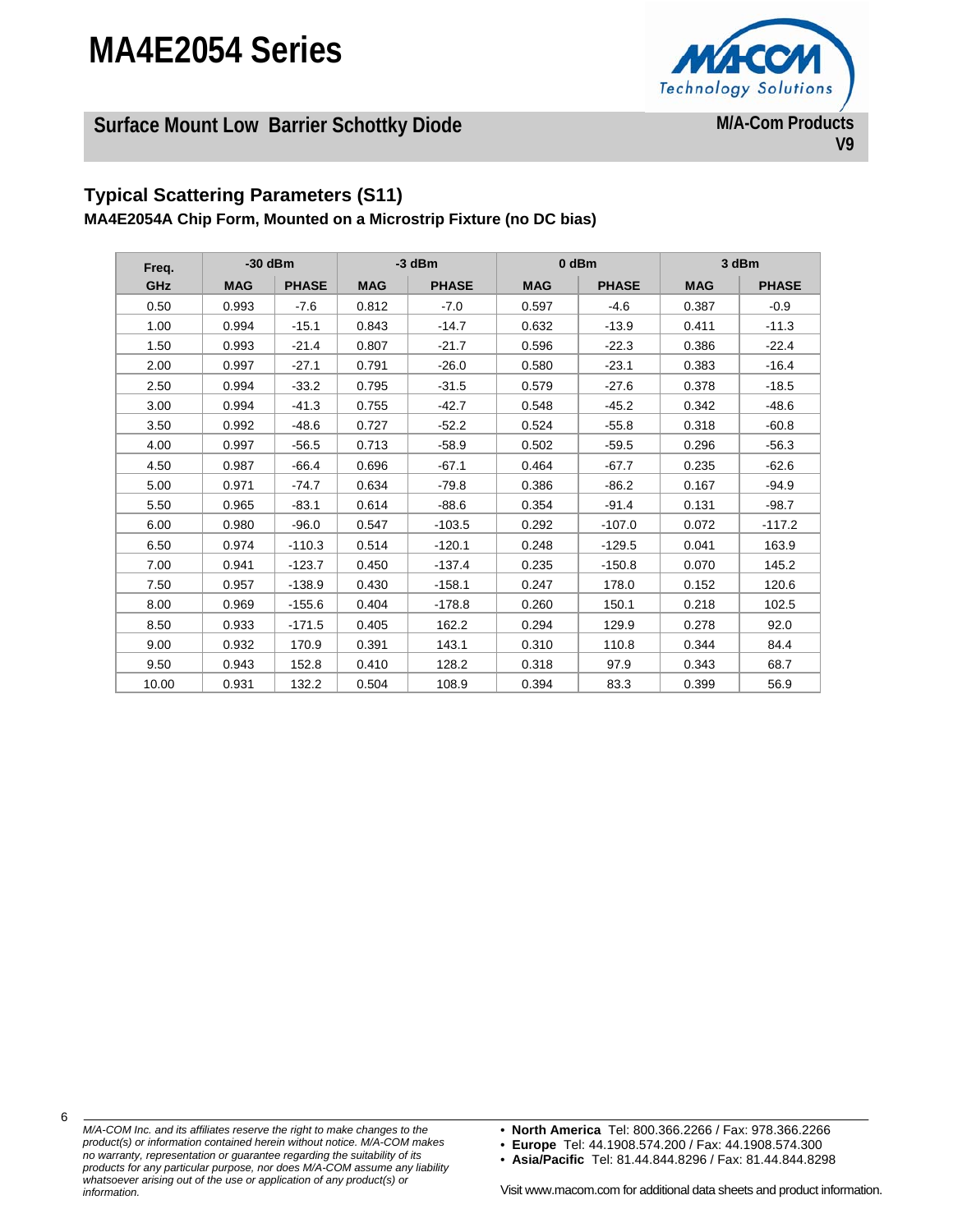**Surface Mount Low Barrier Schottky Diode** 



#### **Case Styles**

**SOT-23** 





**Package Parasitics**   $\text{Ls} = 1.4 \text{ nH}$  $Cp = .12 pF$ 

## **SOT-23 (Case Style 287)**

|      | <b>INCHES</b>                   |       | <b>MILLIMETERS</b> |      |
|------|---------------------------------|-------|--------------------|------|
| DIM. | MIN.                            | MAX.  | MIN.               | MAX. |
| A    |                                 | 0.048 |                    | 1.22 |
| в    |                                 | 0.008 |                    | 0.20 |
| C    |                                 | 0.040 |                    | 1.00 |
| D    | 0.013                           | 0.020 | 0.35               | 0.50 |
| E    | 0.003                           | 0.006 | 0.08               | 0.15 |
| F    | 0.110                           | 0.119 | 2.80               | 3.00 |
| G    | 0.047                           | 0.056 | 1.20               | 1.40 |
| н    | 0.037 typical                   |       | 0.95 typical       |      |
| J    | 0.075 typical                   |       | 1.90 typical       |      |
| K    |                                 | 0.103 |                    | 2.60 |
|      |                                 | 0.024 |                    | 0.60 |
| DIM. | <b>GRADIENT</b>                 |       |                    |      |
| M    | 10 $^{\circ}$ max. <sup>1</sup> |       |                    |      |
| N    | $2^\circ$ 30 $^\circ$           |       |                    |      |

Note: 1. Applicable on all sides





**Package Parasitics**   $\text{Ls} = 1.2 \text{ nH}$  $Cp = .14 pF$ 

## **SOT-143 SOT-143 (Case Style 1068)**

|      | <b>INCHES</b>        |                 | <b>MILLIMETERS</b> |      |
|------|----------------------|-----------------|--------------------|------|
| DIM. | MIN.                 | MAX.            | MIN.               | MAX. |
| A    |                      | 0.044           |                    | 1.10 |
| B    |                      | 0.044           |                    | 1.10 |
| С    |                      | 0.040           |                    | 1.00 |
| D    | 0.013                | 0.020           | 0.35               | 0.50 |
| E    | 0.030                | 0.035           | 0.75               | 0.90 |
| F    | 0.003                | 0.006           | 0.08               | 0.15 |
| G    | 0.110                | 0.119           | 2.80               | 3.00 |
| н    | 0.047                | 0.056           | 1.20               | 1.40 |
| J    | 0.075 typical        |                 | 1.90 typical       |      |
| Κ    | 0.075 typical        |                 | 1.90 typical       |      |
|      |                      | 0.103           |                    | 2.6  |
| М    |                      | 0.024           |                    | 0.6  |
| DIM. |                      | <b>GRADIENT</b> |                    |      |
| N    | $10^\circ$ max.      |                 |                    |      |
| P    | $2^\circ$ $30^\circ$ |                 |                    |      |

Note: 1. Applicable on all sides

7

- *M/A-COM Inc. and its affiliates reserve the right to make changes to the product(s) or information contained herein without notice. M/A-COM makes no warranty, representation or guarantee regarding the suitability of its products for any particular purpose, nor does M/A-COM assume any liability whatsoever arising out of the use or application of any product(s) or information.*
- **North America** Tel: 800.366.2266 / Fax: 978.366.2266
- **Europe** Tel: 44.1908.574.200 / Fax: 44.1908.574.300
- **Asia/Pacific** Tel: 81.44.844.8296 / Fax: 81.44.844.8298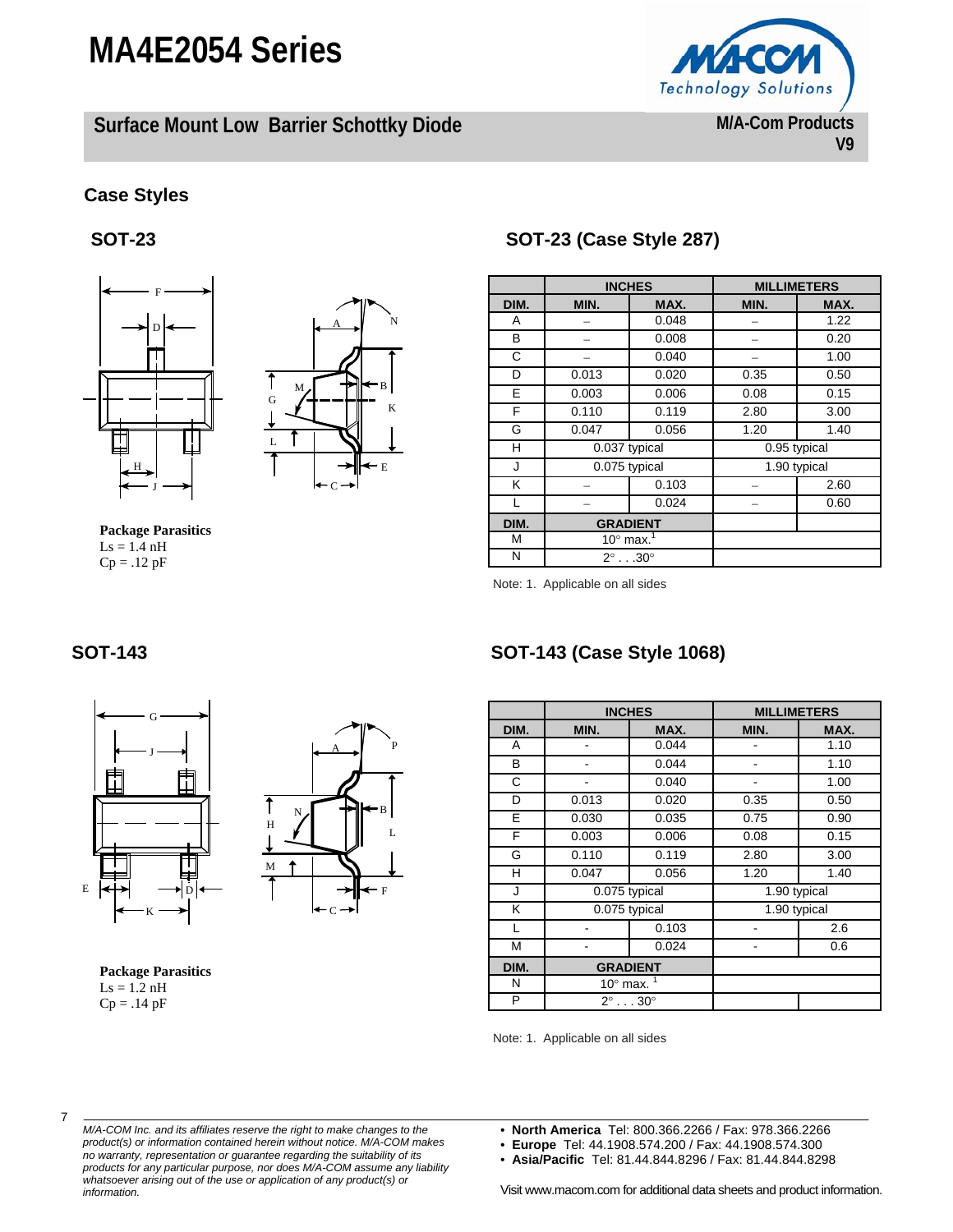**Surface Mount Low Barrier Schottky Diode** 



#### **Case Styles (Cont'd)**

#### **SOT-323**



#### **SOT-323 (Case Style 1146)**

|      | <b>INCHES</b> |       | <b>MILLIMETERS</b> |      |
|------|---------------|-------|--------------------|------|
| DIM. | MIN.          | MAX.  | MIN.               | MAX. |
| Α    | 0.063         | 0.087 | 1.6                | 2.2  |
| в    | 0.045         | 0.053 | 1.15               | 1.35 |
| C    | 0.079         | 0.087 | 2.0                | 2.2  |
| D    | 0.047         | 0.055 | 1.2                | 1.4  |
| E    | 0.008         | 0.016 | 0.2                | 0.4  |
| F    | 0.031         | 0.039 | 0.8                | 1.0  |
| G    |               | 0.004 |                    | 0.1  |
| н    | 0.003         | 0.006 | 0.08 typical       | 0.15 |
|      | 0.004         | 0.010 | 0.1                | 0.25 |

#### **Package Parasitics**   $Ls = 1.2 nH$

 $Cp = .11$   $pF$ 

#### **SOD-323 SOD-323 (Case Style 1141)**



|      | <b>INCHES</b> |       |      | <b>MILLIMETERS</b> |
|------|---------------|-------|------|--------------------|
| DIM. | MIN.          | MAX.  | MIN. | MAX.               |
|      |               | 0.043 |      | 1.1                |
| в    |               | 0.004 |      | 0.1                |
| C    |               | 0.008 |      | 0.2                |
| D    | 0.010         | 0.016 | 0.25 | 0.4                |
| E.   | 0.003         | 0.006 | 0.08 | 0.15               |
| F    | 0.063         | 0.075 | 1.6  | 1.9                |
| G    | 0.045         | 0.057 | 1.15 | 1.45               |
| н    | 0.091         | 0.106 | 2.3  | 2.7                |

#### **Package Parasitics**

 $\text{Ls} = 1.2 \text{ nH}$  $Cp = .11$   $pF$ 



- *M/A-COM Inc. and its affiliates reserve the right to make changes to the product(s) or information contained herein without notice. M/A-COM makes no warranty, representation or guarantee regarding the suitability of its products for any particular purpose, nor does M/A-COM assume any liability whatsoever arising out of the use or application of any product(s) or information.*
- **North America** Tel: 800.366.2266 / Fax: 978.366.2266
- **Europe** Tel: 44.1908.574.200 / Fax: 44.1908.574.300
- **Asia/Pacific** Tel: 81.44.844.8296 / Fax: 81.44.844.8298